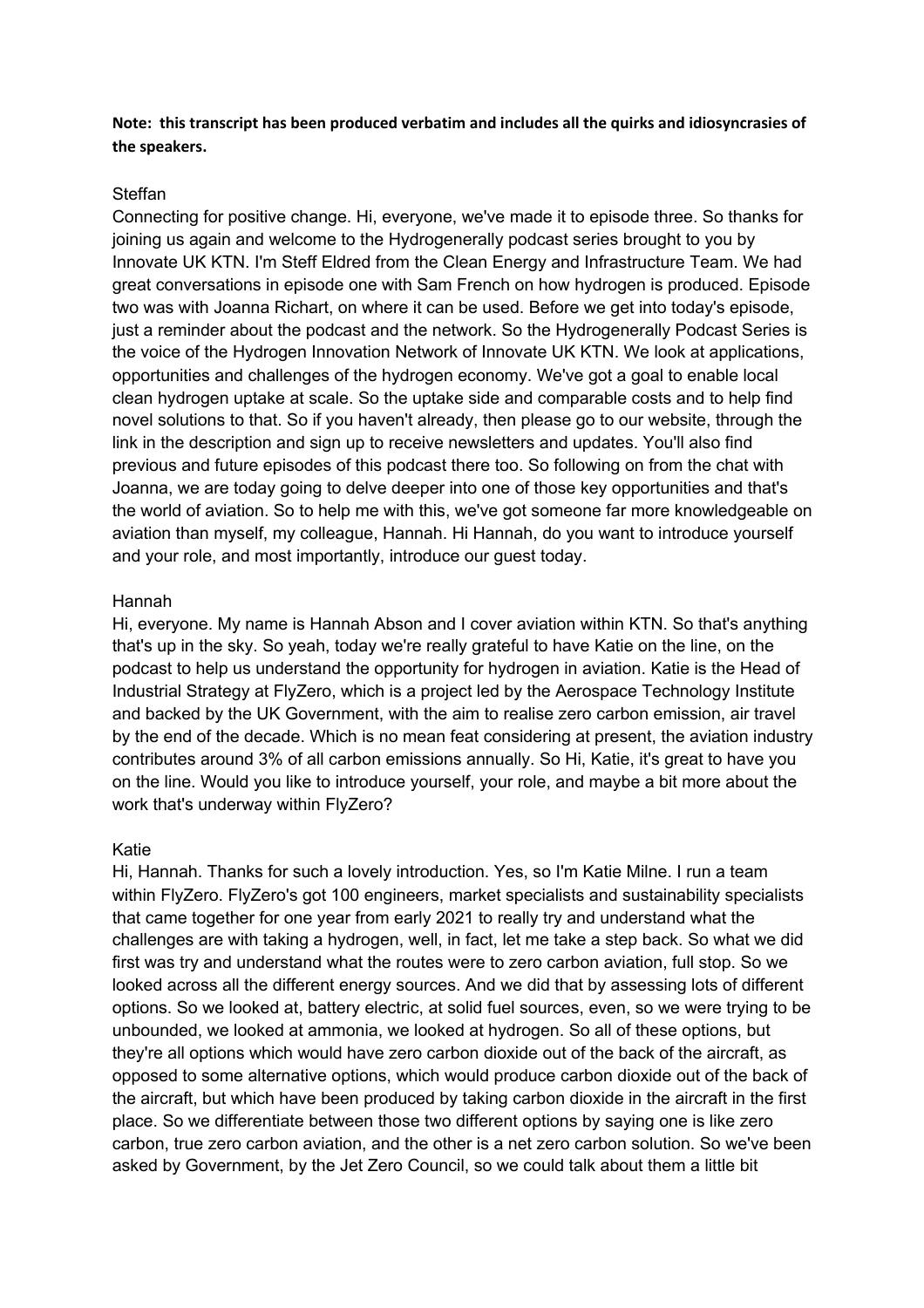maybe later by the Jet Zero Council to look at this zero carbon solutions. And very quickly, we came down to hydrogen as the technology that has the most potential to scale to larger aircraft. And so to address the vast majority of emissions, and the team within FlyZero, those 100 people that was talking about, we came together for a year, since kind of about June last year, when we downselected to hydrogen, we've been looking at kind of all aspects of how you take a hydrogen aircraft to market, technology market. My team's particularly concerned about manufacturing materials, but also looking at what intervention strategy would be needed from the government. So what's the industrial strategy for for intervention? And also, working on industrial engagements, so we're quite a multi-function team really, but it's been a it's been a really challenging, interesting, exciting year and amazing to be part of such an incredible revolution in aerospace technology.

# Steffan

Great, thanks. Thanks for that Katie, thanks so much for joining us and thanks for the intro Hannah. If we may, we'll just jump straight in with a with a question really. So, as someone myself, from outside of the aviation world, Katie perhaps you could just start by giving us a quick overview of where you see the key opportunities for hydrogen in aviation?

# Katie

Okay, so in terms of aviation, we just talked about the aeroplane first of all, there's there's two propulsion system architectures that have potential. The first one is hydrogen fuel cell electric. So that's the hydrogen fuel cell, probably a proton exchange membrane fuel cell driving an electric motor. And that technology has potential we believe to scale, possibly up to regional aircraft, so something that goes to kind of 80 seaters, 800 nautical miles, that kind of range. That's already under development. Like there's a lot of companies out there around the world who developing hydrogen fuel cell electric aircraft and they're mainly targeted at very small aircraft at the moment. So 20 seaters sub-regional. What we've also been looking at though is a second propulsion system architecture, which is a hydrogen burning gas turbine. So gas turbines are the solution jet engines for most aeroplanes at the moment. And they could be modified, you can modify the combustor and the fuel system so that they run on hydrogen instead of on kerosene on Jet A1, which they do at the moment. So those are the two options. And we think that that second option, hydrogen gas turbines, they couldn't fully replace all jet engine aircraft. So they potentially couldn't replace an A380 or a 787 the really long range ones, but we think they could scale up to a midsize aircraft. So something that could fly you maybe from London to Los Angeles, five and a half thousand nautical miles. And we're carrying hundreds of passengers, we reckon about 280 passengers. Yeah, so that's where we're at on aircraft.

# Hannah

It's really great to hear those kinds of options laid out and I assume there's been kind of a strategy, as you've worked through the different options for hydrogen and zero emission aircraft opportunities. So what challenges specifically have you found for hydrogen within aviation?

# Katie

So, I think there's two groups, there's getting it onto the aeroplane and then there's the at the airport, really, so if I just talk about the the aeroplane challenges briefly. One is materials. So in order for hydrogen to go into an aeroplane, it would have to be liquid, and liquid. Hydrogen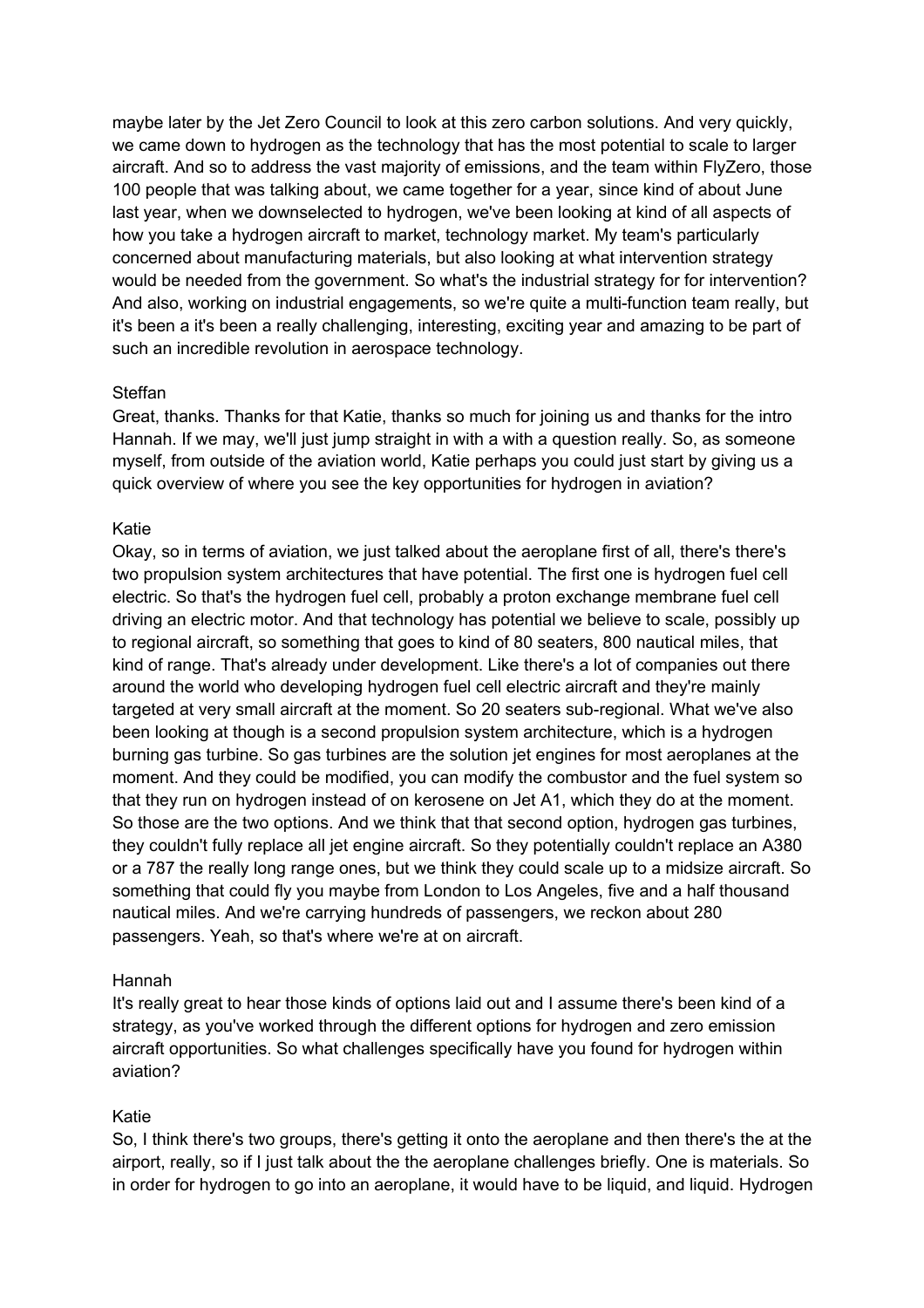only becomes liquid at minus 250 degrees Celsius, so it's cold, so it has to be cryogenically cooled in order to put it onto the aeroplane. So that means that we need materials that can cope down at those low temperatures but they can also cope with long exposure to hydrogen. Now, the space sector, people who make space launch vehicles that run on liquid hydrogen, and there aren't many, so then the NASA SLS launch vehicle or the Ariane rocket, then they use already these liquid hydrogen and fuel tanks and fuel systems. So I mean, that's been great, because it's a stepping stone up for the aerospace industry. But those launch vehicles only are used once. You know, they're not used over and over and over again, as we would have in aerospace. So like getting the materials data really that shows that it's durable and will last is a big issue. We're also concerned about mass, you know, so we'll be flying a tank and insulation and more systems for managing the hydrogen fuel down from the very low temperatures, to potentially quite high temperatures in the gas turbine. So lightweighting is always a thing with aerospace, it'll be even more of a consideration with hydrogen aircraft. And then the last thing obviously is ensuring safety. So it'd be things like if you had an uncontained engine failure, which is very, very rare in aerospace but does occur. If that happened, making sure that none of the hydrogen systems were you know, were affected. So those are the three big areas for the aeroplane. The the other issues are more at the airport. So what we're expecting is that for very small, short range aircraft battery electric will be a solution and it's particularly a solution as a kind of replacement for helicopters, so two seater, six seater you see amazingly innovative companies like vertical aerospace in that space taking battery electric to market but batteries will find it very difficult to scale to bigger aeroplanes, much bigger aeroplanes. So you could have an airport that needs electric charging points for these tiny aeroplanes that needs hydrogen supply for middle sized aeroplanes. And then for very long range aeroplanes needs kerosene, that's quite challenging managing that energy mix. Over time, it's possible that one solution will win through, you know, like, Betamax and VHS everybody will then have a certain certain refuelling system. So it's like, how do you how do you manage that transition, I suppose from from one place to another. And of course, you can't fly from one airport and not land somewhere. So like, there's one of my favourite stats is that 93% of UK flights are international, we've got one of the highest amount of aviation emissions per capita in the UK globally with fourth in the world, in terms of number of flights. And the vast majority of those are international, because we're an island, you know, so like, the hydrogen airport that we have in London has to connect to another hydrogen airport somewhere else in the world and so you've got to coordinate across country boundaries. It's a really, it's a really big and interesting challenge. And then the last thing supply, you know, in order to have these hydrogen aircrafts, we need hydrogen supply that hydrogen has to come from green sources, or else it's not, zero carbon. So you need very large amounts of renewable electricity. You need, you know, plants that are doing electrolysis from water, to produce the hydrogen and then you need conveyance from those production plants to the airport. And there's options, you could you could produce the hydrogen at the airport, potentially. So, you know, it's just lots of innovation to go at. It's exciting.

## Hannah

Definitely exciting. And I think what we hear a lot within the aviation industry is that there's this kind of approach required that almost has a basket of measures. So there's not one solution that will ultimately be able to tackle the various kind of I suppose distances that we travel within aviation and aerospace. So within KTN, we're quite keen to promote the right tech for the right solution or opportunity. And so I wondered where you see hydrogen,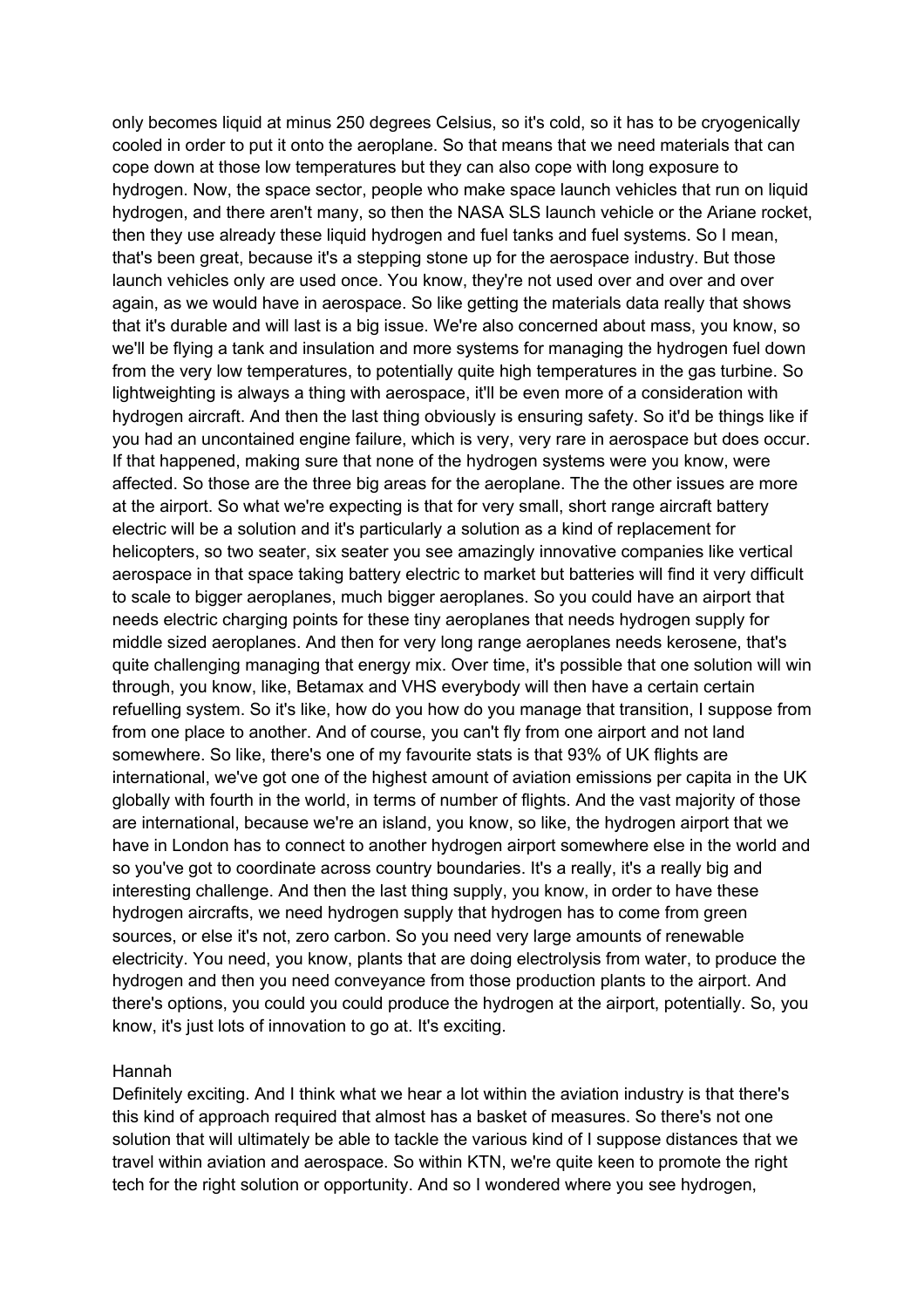working and complementing these other technologies like sustainable aviation fuels or batteries? Do you see them as complementary? Where do you see the splits and I know the Jet Zero Council are kind of tackling both the FlyZero side and also the sustainable aviation fuel side. So it'd be interesting to hear a bit more about that.

# Katie

The Jet Zero Council is covering both SAF sustainable aviation fuels, which would be a drop in alternative to kerosene and also hydrogen through the work initially by FlyZero, but then I expect that's going to be taken forward by their their zero emissions, the Jet Zero Council zero emissions delivery group. I think at this stage, they are right to be pursuing multiple pathways to zero carbon, definitely, because there's uncertainty in all of those pathways. And if you think about it, like one of the things we've we've really paid attention to is timing. So battery electric is going to come to market imminently, really, but it's for very small aircraft. Hydrogen fuel cell electric for sub-regional aircraft will likely come to market in the 2020s hydrogen gas turbine in the 2030s. Sustainable aviation fuel's interesting. In theory, it is nearly ready now. That's the theory. But like all these things, it's not quite that simple. There's a couple of things that will constrain it, firstly, blending. So it will need to be mixed in a way that it's kind of reliable, and people know what they're getting at airports around the world. And then the second thing is scale. So sustainable aviation fuels either comes from biomasses, lipids, fatty acids, greases, or it comes from hydrogen. And the sustainable aviation fuels that come from biomass is are ultimately constrained in terms of capacity, because they're either waste and so it depends upon us consuming and hopefully we're going to cut down consumption on lots of things, or they are from biomass, which you grow on purpose and that things like sugars or algaes but they use up land and water, that we might want to not use. You know, we might not want to turn the entire world into a massive farm for us, or that might compete with our food supply, you know, so, biomass and algae, there's a lot of potential in countries with a lot of landmass like the United States, but for the world on the whole, they are capacity limited. The European Union did a really good study on this, where they kind of showed biomass ramping up early, but then topping out in the in the kind of 20, late 2020s, 2030s and having a maximum use of about 25% of European demand. So then, in order to get all the way up to 100% of European flights being through sustainable aviation fuel, you need to turn to another type of sustainable aviation fuel, which is called power to liquids, or E fuel or synfuel. Now that power to liquid fuel is produced by taking hydrogen as a feedstock and also taking carbon dioxide, which you have to basically suck out of the atmosphere and that technology is not mature either. So then you've got two technologies that have potential to scale liquid hydrogen on aircraft or power to liquid SAF. And both of them need a lot of investment to scale, but in different places, one is on the aircraft, one is in developing, like direct air capture solutions. And both of the technology levels are immature. So what you really need to do is be pursuing both of those quite aggressively, and at certain points, it will become clear which one is going to pull through. But companies around the world are doing that. So you're seeing increasingly a number of aerospace companies pursuing both pathways in parallel, different emphasis, depending on which company you're talking about. But definitely looking at hydrogen as a route. Do we use hydrogen on aircraft? Or do we use the hydrogen to turn into E fuel or synfuel power to liquid? We really need to converge on just one name for that fuel, I think, and then you use that to fly around the world.

Steffan